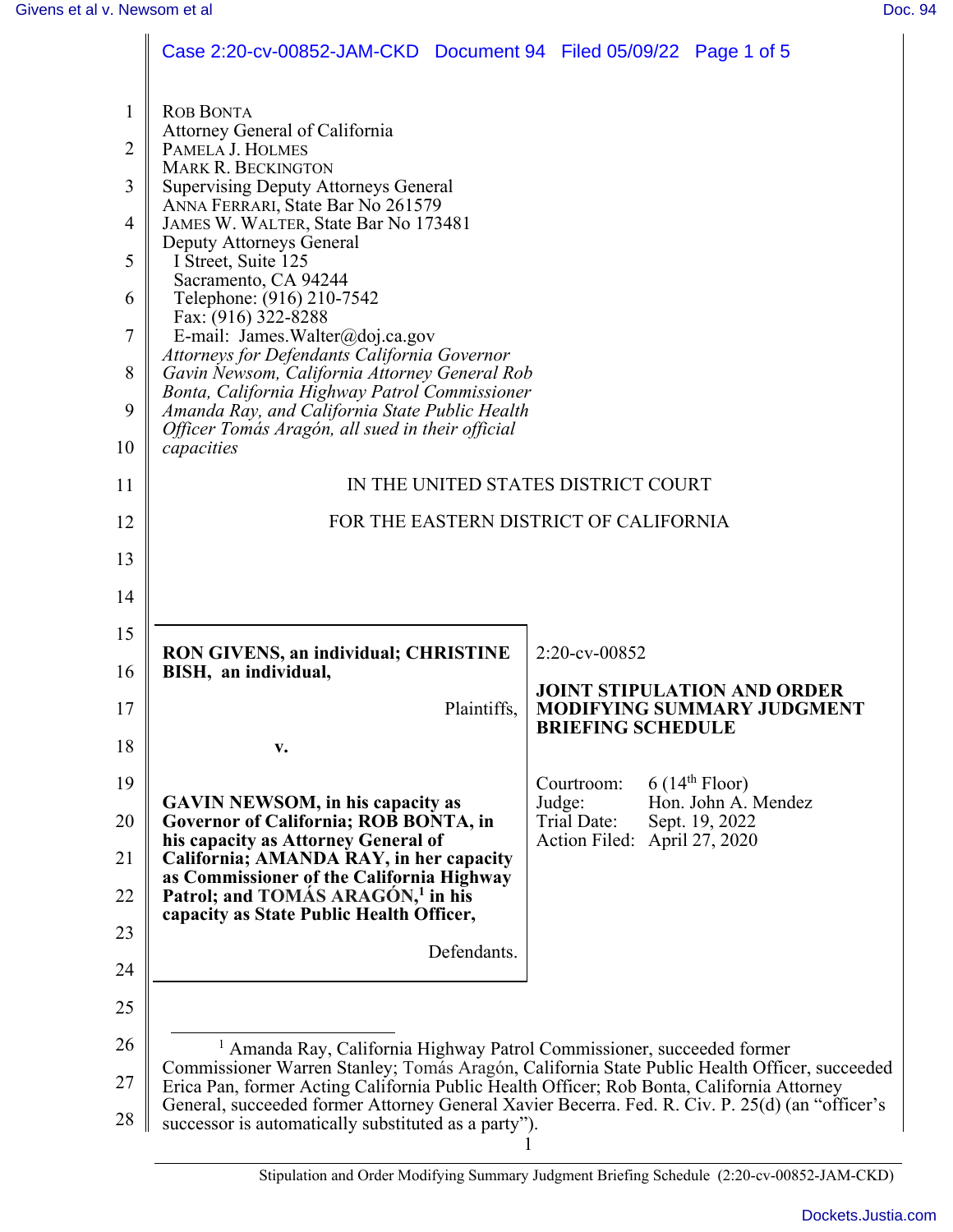| $\mathbf{1}$   | TO THE COURT, ALL PARTIES, AND THEIR ATTORNEYS:                                                    |                                                                                                |  |  |
|----------------|----------------------------------------------------------------------------------------------------|------------------------------------------------------------------------------------------------|--|--|
| $\overline{2}$ | Defendants Gavin Newsom, in his capacity as Governor of California, Rob Bonta, in his              |                                                                                                |  |  |
| 3              | capacity as Attorney General of California, Amanda Ray, in her capacity as the Commissioner of     |                                                                                                |  |  |
| $\overline{4}$ | the California Highway Patrol, Tomás Aragón, in his capacity as the State Public Health Officer    |                                                                                                |  |  |
| 5              | (Defendants) and Plaintiffs Ron Givens and Christine Bish (Plaintiffs), by and through their       |                                                                                                |  |  |
| 6              | attorneys, stipulate and agree as follows:                                                         |                                                                                                |  |  |
| 7              | 1.                                                                                                 | The parties intended to file cross-motions for summary judgment (see ECF No. 89);              |  |  |
| 8              | 2.                                                                                                 | The Court's pretrial order of August 13, 2020 establishes procedures, including a              |  |  |
| 9              | briefing schedule, that apply to cross-motions for summary judgment (ECF No. 52 at 4);             |                                                                                                |  |  |
| 10             | 3.                                                                                                 | According to the Court's pretrial order, Plaintiffs' cross-motion for summary                  |  |  |
| 11             | judgment was due to be filed no less than 14 days before the deadline to file a dispositive motion |                                                                                                |  |  |
| 12             | (ECF No. 52 at 4);                                                                                 |                                                                                                |  |  |
| 13             | 4.                                                                                                 | On October 7, 2021, the Court entered the parties' stipulation and proposed order to           |  |  |
| 14             | modify existing pretrial deadlines, and this order extended the dispositive motion deadline from   |                                                                                                |  |  |
| 15             | January 17, 2022, to April 29, 2022 (ECF No. 88 at 4);                                             |                                                                                                |  |  |
| 16             | 5.                                                                                                 | Through inadvertence, Plaintiffs filed their opening motion on April 29, 2022 (ECF             |  |  |
| 17             | No. 92);                                                                                           |                                                                                                |  |  |
| 18             | 6.                                                                                                 | Defendants also filed a summary judgment motion on April 29, 2022 (ECF No. 90);                |  |  |
| 19             |                                                                                                    | The parties' respective motions for summary judgment are currently set to be heard             |  |  |
| 20             | on June 7, 2022 (ECF No. 88 at 4);                                                                 |                                                                                                |  |  |
| 21             | 8.                                                                                                 | The parties have conferred and wish to implement a briefing schedule that conforms             |  |  |
| 22             | to the procedures in the Court's pretrial order regarding cross-motions for summary judgment, in   |                                                                                                |  |  |
| 23             |                                                                                                    | particular, with respect to the requirement that "only four briefs may be filed";              |  |  |
| 24             | 9.                                                                                                 | If the parties proceed to brief concurrently-filed, non-cross motions for summary              |  |  |
| 25             |                                                                                                    | judgment, which are subject to the deadlines established by Local Rule 230(a), Defendants will |  |  |
| 26             | receive 11 fewer days to prepare an opposition to Plaintiffs' motion for summary judgment,         |                                                                                                |  |  |
| 27             | causing prejudice to Defendants if the existing June 7 hearing date is not continued;              |                                                                                                |  |  |
| 28             | 10.                                                                                                | The next available hearing date for the anticipated motions is July 12, 2022;                  |  |  |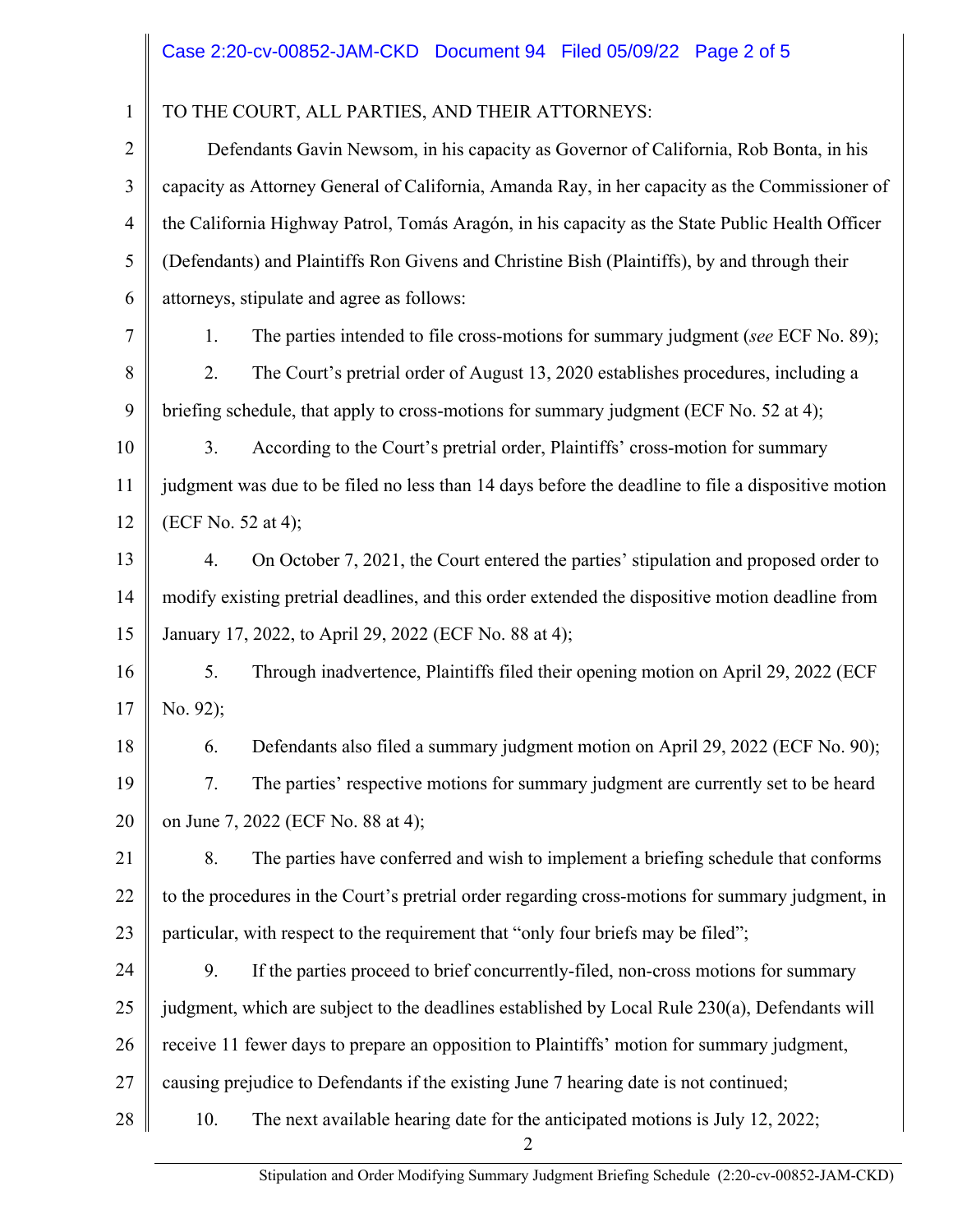|                | Case 2:20-cv-00852-JAM-CKD Document 94 Filed 05/09/22 Page 3 of 5                                 |  |  |  |  |
|----------------|---------------------------------------------------------------------------------------------------|--|--|--|--|
| $\mathbf{1}$   | THEREFORE, Plaintiffs and Defendants, by and through their attorneys, submit the                  |  |  |  |  |
| $\overline{2}$ | following stipulated requests:                                                                    |  |  |  |  |
| 3              | That the Court continue the June 7, 2022 summary judgment hearing schedule to July<br>1.          |  |  |  |  |
| $\overline{4}$ | 12, 2022, or such other date as the Court may be available, to accommodate the briefing of cross- |  |  |  |  |
| 5              | motions for summary judgment in accordance with the terms of the Court's pretrial order;          |  |  |  |  |
| 6              | 2.<br>That the Court deem the motion for summary judgment filed by Plaintiffs on April            |  |  |  |  |
| 7              | 29, 2022 (ECF No. 92) to be the opening brief on cross-motions for summary judgment;              |  |  |  |  |
| 8              | 3.<br>That the Court strike or withdraw Defendants' pending motion for summary                    |  |  |  |  |
| 9              | judgment (ECF No. 90) and supporting documents, without prejudice to Defendants' ability to       |  |  |  |  |
| 10             | file a cross-motion for summary judgment and opposition to Plaintiffs' motion for summary         |  |  |  |  |
| 11             | judgment;                                                                                         |  |  |  |  |
| 12             | That the briefing schedule on the parties' summary judgment motions be amended as<br>4.           |  |  |  |  |
| 13             | follows, to conform to the schedule set forth in the Court's pretrial order:                      |  |  |  |  |
| 14             | • April 29, 2022 – Deadline to file Plaintiffs' opening motion                                    |  |  |  |  |
| 15             | • May 31, 2022 – Deadline to file Defendants' opposition and cross-motions                        |  |  |  |  |
| 16             | • June 14, $2022$ – Deadline to file Plaintiffs' reply and opposition                             |  |  |  |  |
| 17             | • June 28, $2022$ – Deadline to file Defendants' reply.                                           |  |  |  |  |
| 18             | IT IS SO STIPULATED.                                                                              |  |  |  |  |
| 19             | Dated: May 6, 2022<br><b>ROB BONTA</b>                                                            |  |  |  |  |
| 20             | Attorney General of California<br>PAMELA J. HOLMES                                                |  |  |  |  |
| 21             | <b>MARK R. BECKINGTON</b><br><b>Supervising Deputy Attorneys General</b>                          |  |  |  |  |
| 22             | <b>ANNA FERRARI</b><br>Deputy Attorney General                                                    |  |  |  |  |
| 23             |                                                                                                   |  |  |  |  |
| 24             | /s/ James W. Walter                                                                               |  |  |  |  |
| 25             |                                                                                                   |  |  |  |  |
| 26             | <b>JAMES W. WALTER</b>                                                                            |  |  |  |  |
| 27             | Deputy Attorney General<br><b>Attorneys for Defendants</b>                                        |  |  |  |  |
| 28             |                                                                                                   |  |  |  |  |
|                | 3                                                                                                 |  |  |  |  |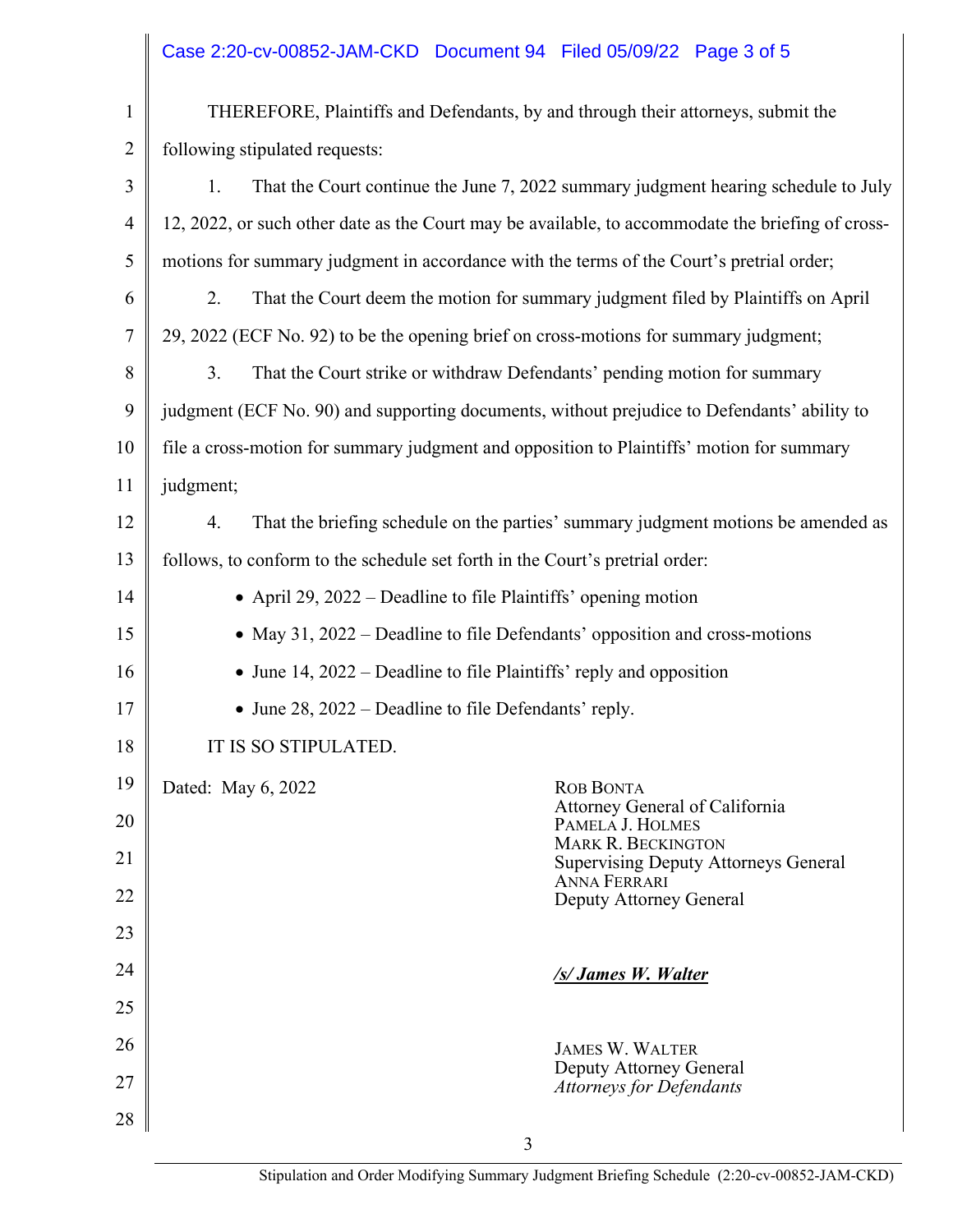|                  | Case 2:20-cv-00852-JAM-CKD Document 94 Filed 05/09/22 Page 4 of 5 |                |                                                  |  |
|------------------|-------------------------------------------------------------------|----------------|--------------------------------------------------|--|
| $\mathbf{1}$     |                                                                   |                |                                                  |  |
| $\overline{2}$   | Dated: May 6, 2022                                                |                | DHILLON LAW GROUP                                |  |
| $\mathfrak{Z}$   |                                                                   |                | HARMEET K. DHILLON                               |  |
| $\overline{4}$   |                                                                   |                |                                                  |  |
| 5                |                                                                   |                | <b>S/Mark. P. Meuser</b>                         |  |
| 6                |                                                                   |                |                                                  |  |
| $\boldsymbol{7}$ |                                                                   |                | (as authorized on May 5, 2022)<br>MARK P. MEUSER |  |
| $\, 8$           |                                                                   |                | Attorneys for Plaintiffs                         |  |
| $\mathbf{9}$     |                                                                   |                |                                                  |  |
| 10               |                                                                   |                |                                                  |  |
| 11               |                                                                   |                |                                                  |  |
| 12               |                                                                   |                |                                                  |  |
| 13               |                                                                   |                |                                                  |  |
| 14               |                                                                   |                |                                                  |  |
| 15               |                                                                   |                |                                                  |  |
| 16               |                                                                   |                |                                                  |  |
| 17               |                                                                   |                |                                                  |  |
| $18\,$           |                                                                   |                |                                                  |  |
| 19               |                                                                   |                |                                                  |  |
| $20\,$           |                                                                   |                |                                                  |  |
| 21               |                                                                   |                |                                                  |  |
| 22               |                                                                   |                |                                                  |  |
| 23               |                                                                   |                |                                                  |  |
| 24               |                                                                   |                |                                                  |  |
| 25               |                                                                   |                |                                                  |  |
| 26               |                                                                   |                |                                                  |  |
| 27               |                                                                   |                |                                                  |  |
| 28               |                                                                   | $\overline{4}$ |                                                  |  |